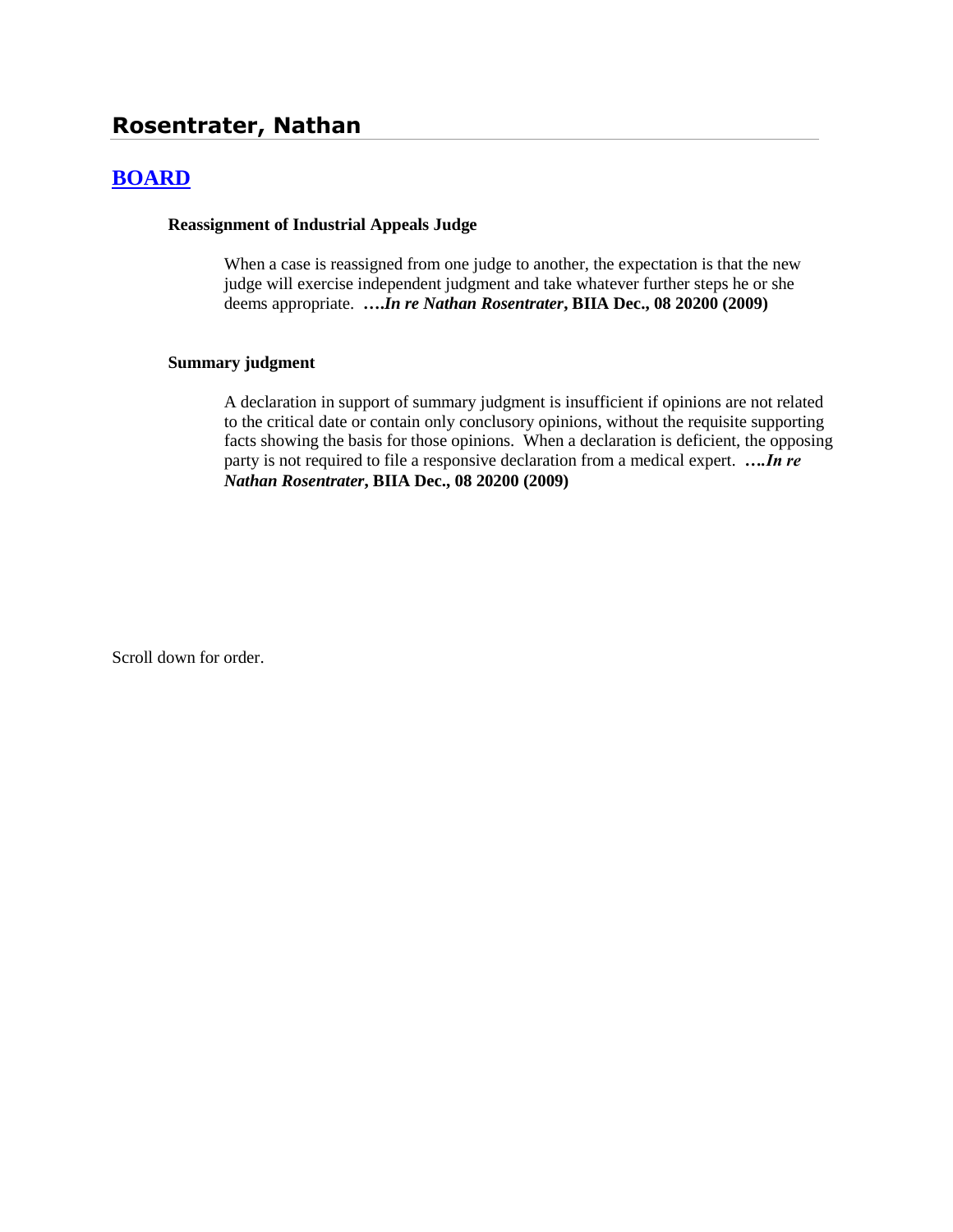## **BEFORE THE BOARD OF INDUSTRIAL INSURANCE APPEALS STATE OF WASHINGTON**

**)**

**) )**

**IN RE: NATHAN A. ROSENTRATER ) DOCKET NO. 08 20200**

**CLAIM NO. SC-23427 )**

1

2

3

4

5

6

7

8 9

10

11

12

18

**ORDER VACATING PROPOSED DECISION AND ORDER AND REMANDING THE APPEAL FOR FURTHER PROCEEDINGS**

APPEARANCES:

Claimant, Nathan A. Rosentrater, by Davies Pearson, P.C., per Knowrasa T. Patrick-Roundtree

Self-Insured Employer, Food Services of America, Inc., by Law Office of Gress & Clark, LLC, per James L. Gress

13 14 15 16 17 The claimant, Nathan A. Rosentrater, filed an appeal with the Board of Industrial Insurance Appeals on October 28, 2008, from an order of the Department of Labor and Industries dated September 30, 2008. In this order, the Department closed the claim with time-loss compensation benefits as paid to May 28, 2008, and no award for permanent partial disability. The appeal is **REMANDED FOR FURTHER PROCEEDINGS**.

### **OVERVIEW**

19 20 21 22 Pursuant to RCW 51.52.104 and RCW 51.52.106, this matter is before the Board for review and decision on a timely Petition for Review filed by the claimant to a Proposed Decision and Order issued on August 28, 2009. The industrial appeals judge granted the self-insured employer's Motion for Summary Judgment and affirmed the September 30, 2008 Department order.

23 24 25 26 27 28 29 30 31 The sole factual basis for the employer's Motion for Summary Judgment was a one-page declaration signed by David A. Coons, D.O. The employer's attorney also asserted, without a supporting declaration, that Mr. Rosentrater had no medical evidence to support his appeal. As the movant, the employer was required to establish that there was no genuine issue as to any material fact, with all facts and reasonable inferences considered in the light most favorable to the claimant as the nonmoving party. *Wilson v. Steinbach*, 98 Wn.2d 434, 437 (1982). As the claimant has argued from the outset, Dr. Coons' Declaration is insufficient because his opinions are not related to the critical date of September 30, 2008, when the Department issued its closing order. In addition, the declaration contains conclusory opinions, without the requisite supporting specific facts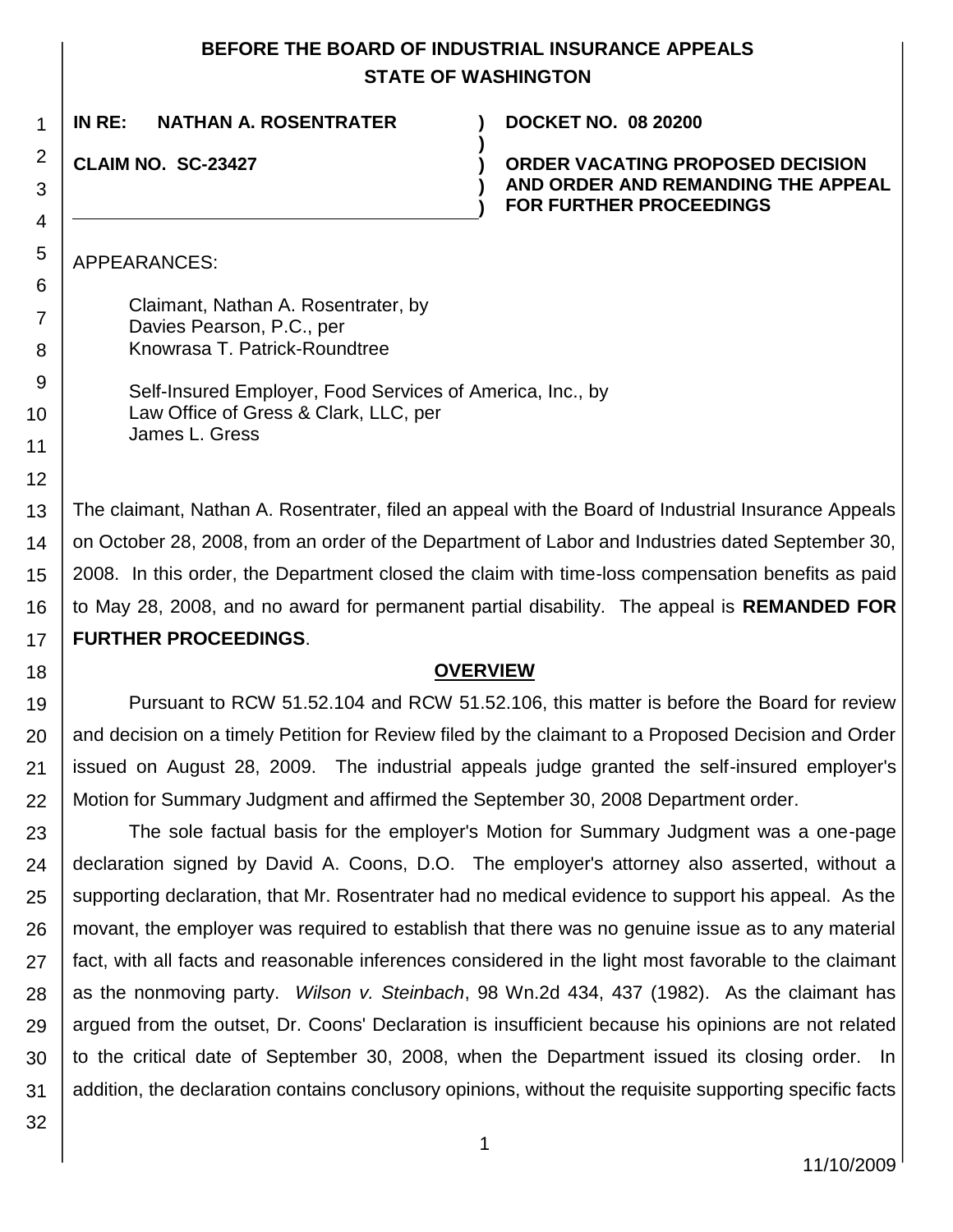1 2 3 4 5 showing the basis for those opinions, contrary to *Hash v. Children's Orthopedic Hospital*, 49 Wn. App. 130, 133-135 (1987), affirmed, 110 Wn.2d 912, 915-916 (1988). Because Dr. Coons' declaration was deficient, the claimant was not required to file a responsive declaration from a medical expert. *Hash*, 49 Wn. App. at 132. Thus, the Motion for Summary Judgment should have been denied based solely on the inadequacy of the employer's filings.

6 7 8 9 10 11 12 13 Furthermore, the employer's attorney appears to have filed the Motion for Summary Judgment without first engaging in discovery, that is, making "an inquiry reasonable under the circumstances" to determine if his assertion that Mr. Rosentrater had no medical evidence to support his appeal was "well grounded in fact," as required by CR 11. On April 7, 2009, the claimant filed a request for sanctions under CR 11 on that basis. The motion was not addressed in the Proposed Decision and Order, nor has the claimant raised the issue in his Petition for Review. Because we are remanding for further proceedings, we will allow the industrial appeals judge to consider the question of whether CR 11 sanctions are warranted, if the claimant renews his motion.

14 15 16 17 In its Response to Claimant's Petition for Review, the employer also requests CR 11 sanctions against the claimant and his attorney "for their continued frivolous pursuit of this appeal." Response, at 2. Because we find merit in the claimant's contention that the employer's Motion for Summary Judgment should be denied, the employer's motion for sanctions is likewise denied.

18 19 20 21 The Proposed Decision and Order is vacated. The employer's Motion for Summary Judgment is denied. The appeal is remanded for further proceedings on the merits of the claimant's appeal. On remand, the claimant may renew his motion for sanctions under CR 11 if he chooses.

#### **DECISION**

22

23 24 25 26 27 28 29 30 This case has a convoluted procedural history, which is well described in the Proposed Decision and Order. At the outset, we note that there is no merit to the claimant's assertion that the employer was precluded from filing its Motion for Summary Judgment until after the deadline for completing discovery had passed. As correctly pointed out in the Proposed Decision and Order, the employer was free to file its motion prior to the discovery deadline. *In re Kelly Stouffer*, Dckt. No. 08 17256 (January 26, 2009). However, that does not mean the employer's attorney was relieved of the obligation to comply with CR 11, and make a reasonable inquiry to determine if Mr. Rosentrater had medical evidence to support his appeal before asserting otherwise.

31 32 We also note that, as explained in *Stouffer*, the proper procedure for obtaining a continuance of the hearing on the Motion for Summary Judgment was to file a motion with a supporting affidavit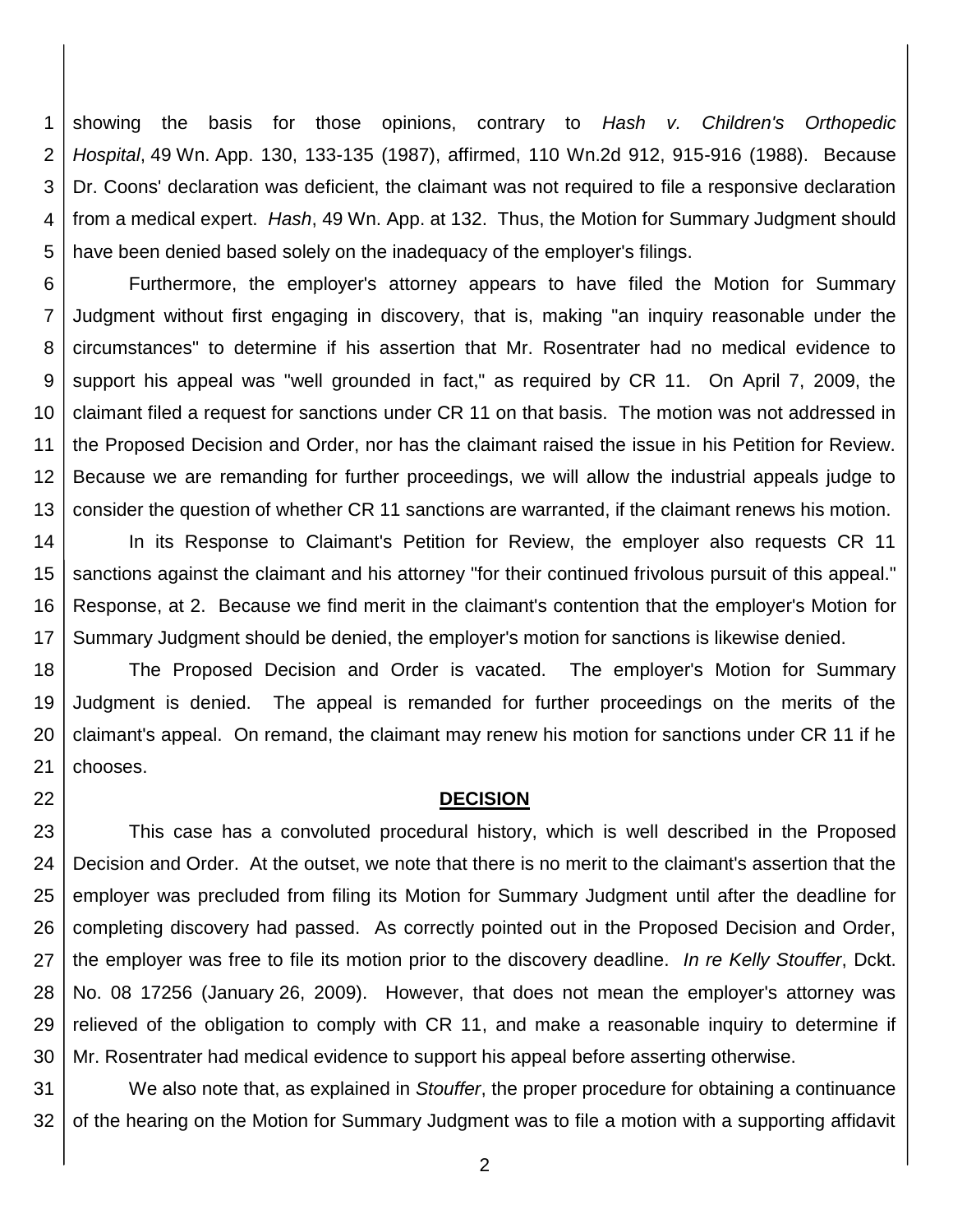1 2 3 4 5 6 7 8 9 or declaration, explaining the good cause basis. It would have been a simple matter for the claimant's attorney to file such a motion, with a declaration indicating she was in the process of obtaining the requisite medical evidence and requesting further time to do so. The claimant's attorney failed to do that. Nonetheless, having been apprised that the claimant had medical evidence which he intended to present at hearing, the industrial appeals judge could have continued the matter sua sponte, even in the absence of a motion in compliance with CR 56(f). Ultimately, however, this is a non-issue. No continuance was necessary because the declaration submitted by the employer in support of its Motion for Summary Judgment was insufficient, and the motion should have been denied on that basis.

10 11 In reaching this determination, we have considered the following documents and other evidence:

- 1. The September 30, 2008 order under appeal;
- 13 2. The Notice of Appeal filed on October 28, 2008;
	- 3. The stipulated Jurisdictional History;

12

14

15

16

17

18

19

20

21

22

23

24

25

26

27

28

29

30

31

- 4. The February 19, 2009 Interlocutory Order Establishing Litigation Schedule;
- 5. The employer's Motion for Summary Judgment, and supporting memorandum, filed on March 13, 2009;
	- 6. The January 29, 2009 Declaration of David A. Coons, D.O., attached to the employer's Motion for Summary Judgment;
	- 7. Claimant's Response to Employer's Motion for Summary Judgment and Motion for Sanctions, filed on April 7, 2009;
- 8. The April 6, 2009 Declaration of Knowrasa T. Patrick-Roundtree, attached to the claimant's Response;
	- 9. The record of the April 14, 2009 hearing;
	- 10. Claimant's Request for Interlocutory Review, filed on April 16, 2009;
	- 11. Claimant's notice to take the deposition of Arthur H. Ginsberg, M.D., filed on April 20, 2009;
- 12. Employer's Response to Claimant's Request for Interlocutory Review, filed on April 27, 2009;
	- 13. Claimant's Reply to Employer's Response to Claimant's Request for Interlocutory Review, filed on April 28, 2009;
- 14. The April 30, 2009 Order Declining Review of Interlocutory Appeal issued by Assistant Chief Industrial Appeals Judge Lynn D. W. Hendrickson;
- 15. The June 22, 2009 letter from Senior Assistant Chief Industrial Appeals Judge Charles M. McCullough, reassigning the case to Industrial Appeals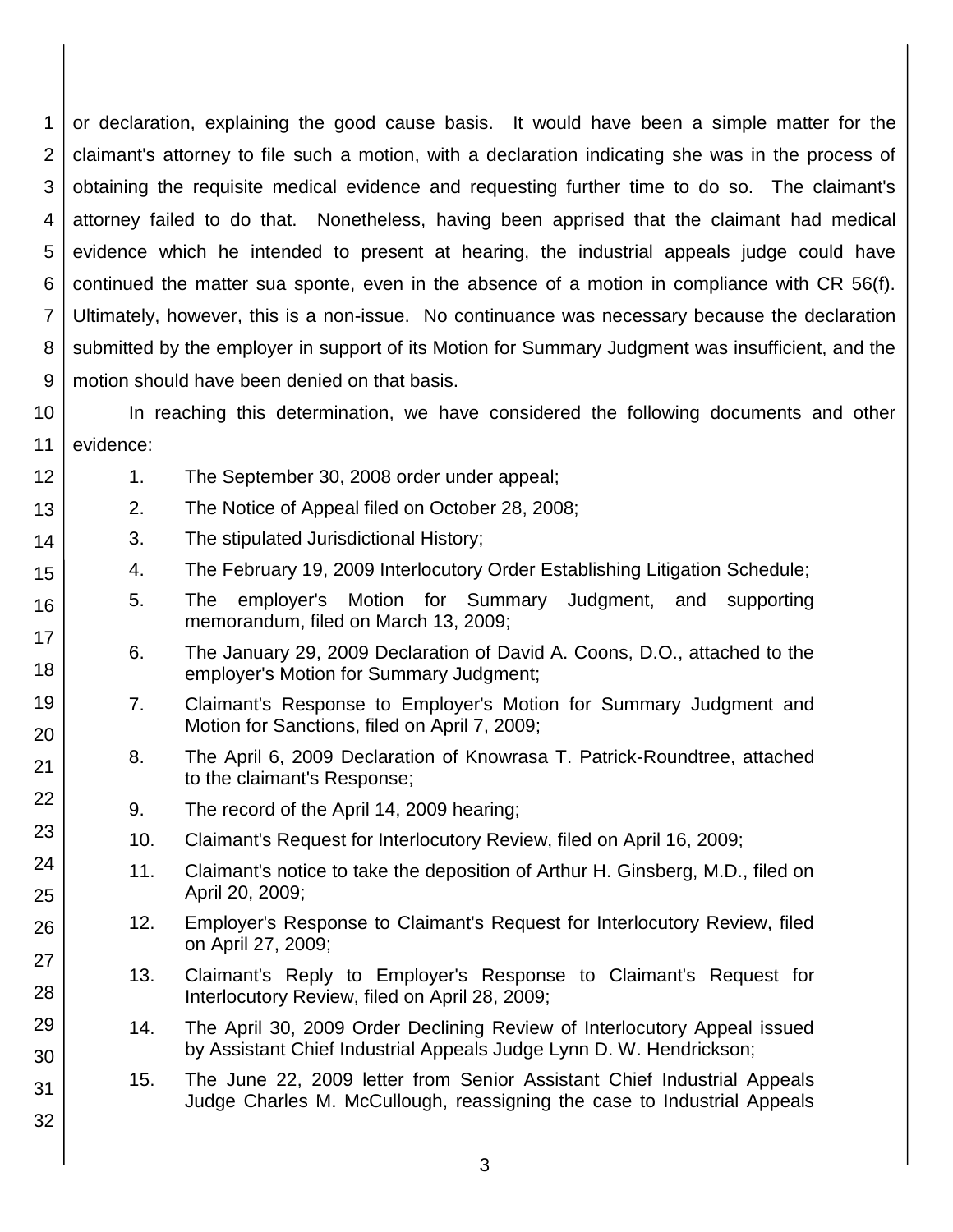| 1<br>$\overline{2}$ |                                                                                                 | Judge Frank G. Rekasis, and the accompanying Notice of Change of<br>Industrial Appeals Judge Assigned for Hearing;                                                                                                     |  |
|---------------------|-------------------------------------------------------------------------------------------------|------------------------------------------------------------------------------------------------------------------------------------------------------------------------------------------------------------------------|--|
| 3                   | 16.                                                                                             | The July 1, 2009 Interlocutory Order Denying Self-Insured Employer's                                                                                                                                                   |  |
| 4                   |                                                                                                 | Motion for Summary Judgment and Denying Claimant's Motion for<br>Sanctions issued by Judge Rekasis;                                                                                                                    |  |
| 5                   | 17.                                                                                             | The employer's request for interlocutory review filed on July 6, 2009;                                                                                                                                                 |  |
| 6                   | 18.                                                                                             | The August 13, 2009 letter from Chief Industrial Appeals Judge Janet R.<br>Whitney reassigning the case to Industrial Appeals Judge David K.<br>Crossland, and the accompanying Notice of Change of Industrial Appeals |  |
| $\overline{7}$      |                                                                                                 |                                                                                                                                                                                                                        |  |
| 8                   |                                                                                                 | Judge Assigned for Hearing;                                                                                                                                                                                            |  |
| 9                   | 19.                                                                                             | The August 28, 2009 Proposed Decision and Order issued<br>by<br>Judge Crossland;                                                                                                                                       |  |
| 10<br>11            | 20.                                                                                             | The August 26, 2009 letter of James L. Gress to Judge Crossland, received                                                                                                                                              |  |
| 12                  | 21.                                                                                             | at the Board on August 28, 2009;<br>The claimant's Petition for Review filed on October 12, 2009;                                                                                                                      |  |
| 13                  | 22.                                                                                             | The October 12, 2009 Declaration of Knowrasa T. Patrick-Roundtree,                                                                                                                                                     |  |
| 14                  |                                                                                                 | attached to the claimant's Petition for Review;                                                                                                                                                                        |  |
| 15                  | 23.                                                                                             | Employer's Response to Claimant's Petition for Review<br>filed<br>on<br>October 16, 2009.                                                                                                                              |  |
| 16                  | Our review of the listed documents and evidence reveals that a scheduling conference was        |                                                                                                                                                                                                                        |  |
| 17                  | held on February 17, 2009. At that time, the parties were given until May 29, 2009, to complete |                                                                                                                                                                                                                        |  |
| 18                  | discovery, and the claimant was given until April 17, 2009, to confirm witnesses. On March 13,  |                                                                                                                                                                                                                        |  |
| 19                  | 2009, Food Services of America, Inc., filed a Motion for Summary Judgment, a supporting         |                                                                                                                                                                                                                        |  |
| 20                  | memorandum, and a Declaration of David A. Coons, D.O., stating, in its entirety:                |                                                                                                                                                                                                                        |  |
| 21                  | 1.                                                                                              | I am a physician who specializes in the field of orthopedic surgery in the State                                                                                                                                       |  |
| 22                  |                                                                                                 | of Washington.                                                                                                                                                                                                         |  |
| 23                  | 2.                                                                                              | As relates to the present industrial insurance claim, I have treated claimant for<br>his industrially related left shoulder condition and performed surgery on                                                         |  |
| 24                  |                                                                                                 | January 31, 2008.                                                                                                                                                                                                      |  |
| 25                  | 3.                                                                                              | It is my professional medical opinion that Mr. Rosentrater's industrially related<br>condition is medically fixed and stable without injury related impairment. I am                                                   |  |
| 26<br>27            |                                                                                                 | offering this opinion on a more-probable-than-not basis.                                                                                                                                                               |  |
| 28                  | 4.                                                                                              | It is my professional medical opinion that Mr. Rosentrater does not require                                                                                                                                            |  |
| 29                  |                                                                                                 | further medical treatment under this claim. I am offering this opinion on a<br>more-probable-than-not basis.                                                                                                           |  |
| 30                  | 5.                                                                                              | It is my professional medical opinion that Mr. Rosentrater is capable of work                                                                                                                                          |  |
| 31                  |                                                                                                 | without restrictions. I am offering this opinion on a more-probable-than-not<br>basis.                                                                                                                                 |  |
|                     |                                                                                                 |                                                                                                                                                                                                                        |  |
| 32                  |                                                                                                 |                                                                                                                                                                                                                        |  |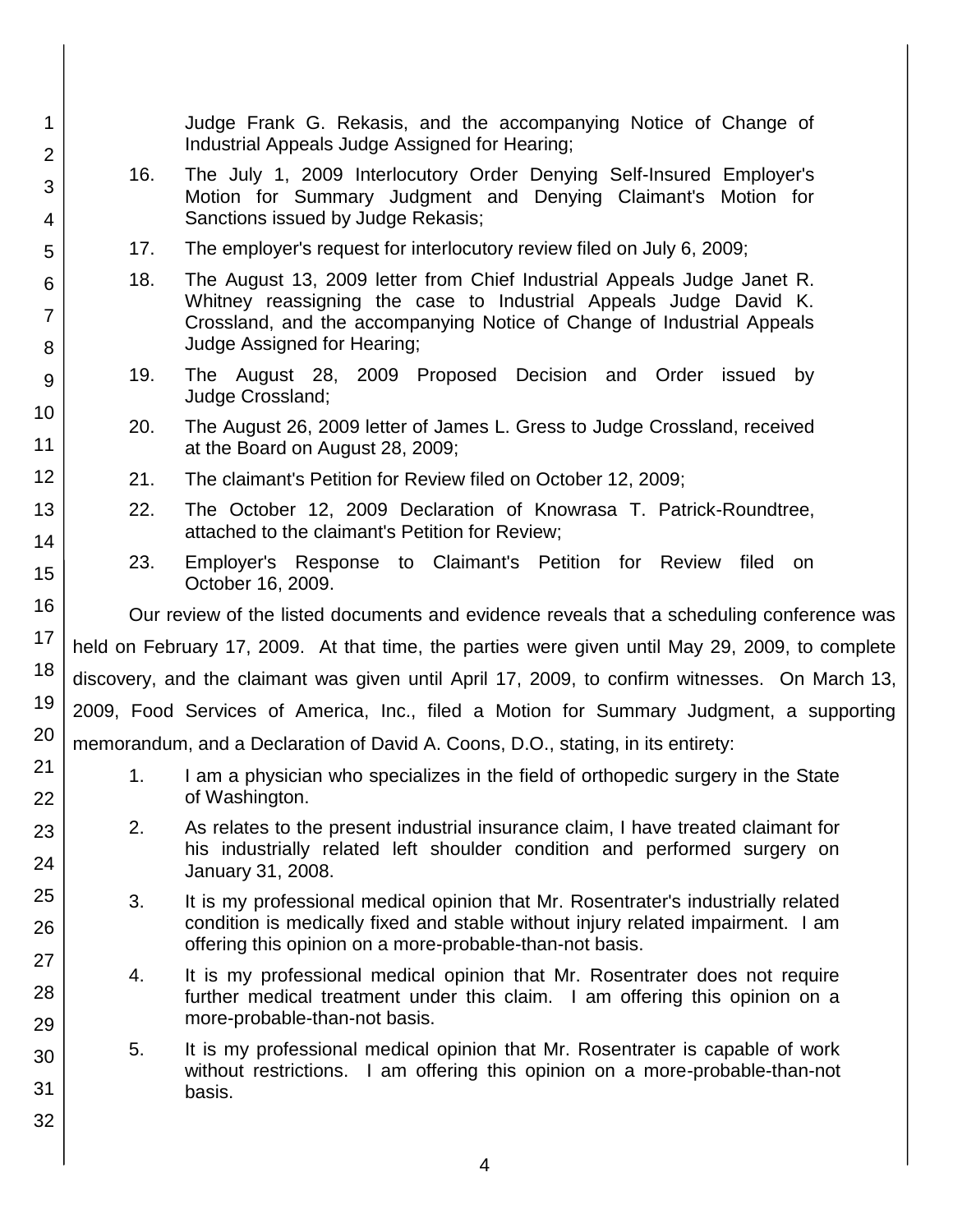1 2 3 4 5 6 7 8 9 In the memorandum signed on March 11, 2009, by Kelly Niemeyer on behalf of James L. Gress, the employer's attorney asserted: "The medical evidence clearly supports the Department's decision. Claimant's attending surgeon has submitted the attached Declaration confirming that he does not support an entitlement to further treatment or impairment. Claimant cannot offer any credible or persuasive evidence that refutes this doctor's opinion. There is no factual dispute here or competing medical opinions." Memorandum, at 3. Mr. Gress also asserted that "[c]laimant can offer no medical evidence in support of his contention that he is entitled to treatment, or, alternatively, permanent partial disability related to his left shoulder condition under this claim." Memorandum, at 1.

10 11 12 13 14 15 16 17 18 19 On March 19, 2009, the Board mailed notices to the parties, scheduling the motion hearing for April 14, 2009, before Industrial Appeals Judge Judit E. Gebhardt. Under CR 56, the claimant had until Friday, April 3, 2009, 11 days prior to the hearing date, to file any responsive pleadings. On April 7, 2009, the claimant filed Claimant's Response to Employer's Motion for Summary Judgment and Motion for Sanctions, along with a Declaration of Knowrasa T. Patrick-Roundtree, his attorney. Ms. Patrick-Roundtree stated that Mr. Rosentrater sustained an industrial injury on July 13, 2007 (the Department order lists the date of injury as July 9, 2007, as does the stipulated Jurisdictional History); underwent left shoulder surgery with Dr. Coons on January 13, 2008 (Dr. Coons gave the date as January 31, 2008); was last seen by Dr. Coons on May 28, 2008; and that was the last treatment note in either the Department or employer file.

20 21 22 23 24 Ms. Patrick-Roundtree also stated that the claim was closed with no award for permanent partial disability on September 20, 2008 (the correct date is September 30, 2008); that the claimant appealed on October 28, 2008; that a scheduling conference was held on February 17, 2009, at which the claimant listed two unidentified medical witnesses; and that the claimant was given until April 17, 2009, to confirm his witnesses. In addition, according to Ms. Patrick-Roundtree:

25 26

27

- 6. The Employer filed this Motion for Summary Judgment on March 11, 2009 and has not requested any discovery in this matter.
- 7. I spent approximately 1.5 hours reviewing the case file and responding to this motion, and my hourly rate is \$225.00.

28 29 In his Response, the claimant argued that sanctions were warranted under CR 11, which provides:

30 31 32 The signature of a party or of an attorney constitutes a certificate by the party or attorney that the party or attorney has read the pleading, motion, or legal memorandum, and that to the best of the party's or attorney's knowledge, information, and belief, formed after an inquiry reasonable under the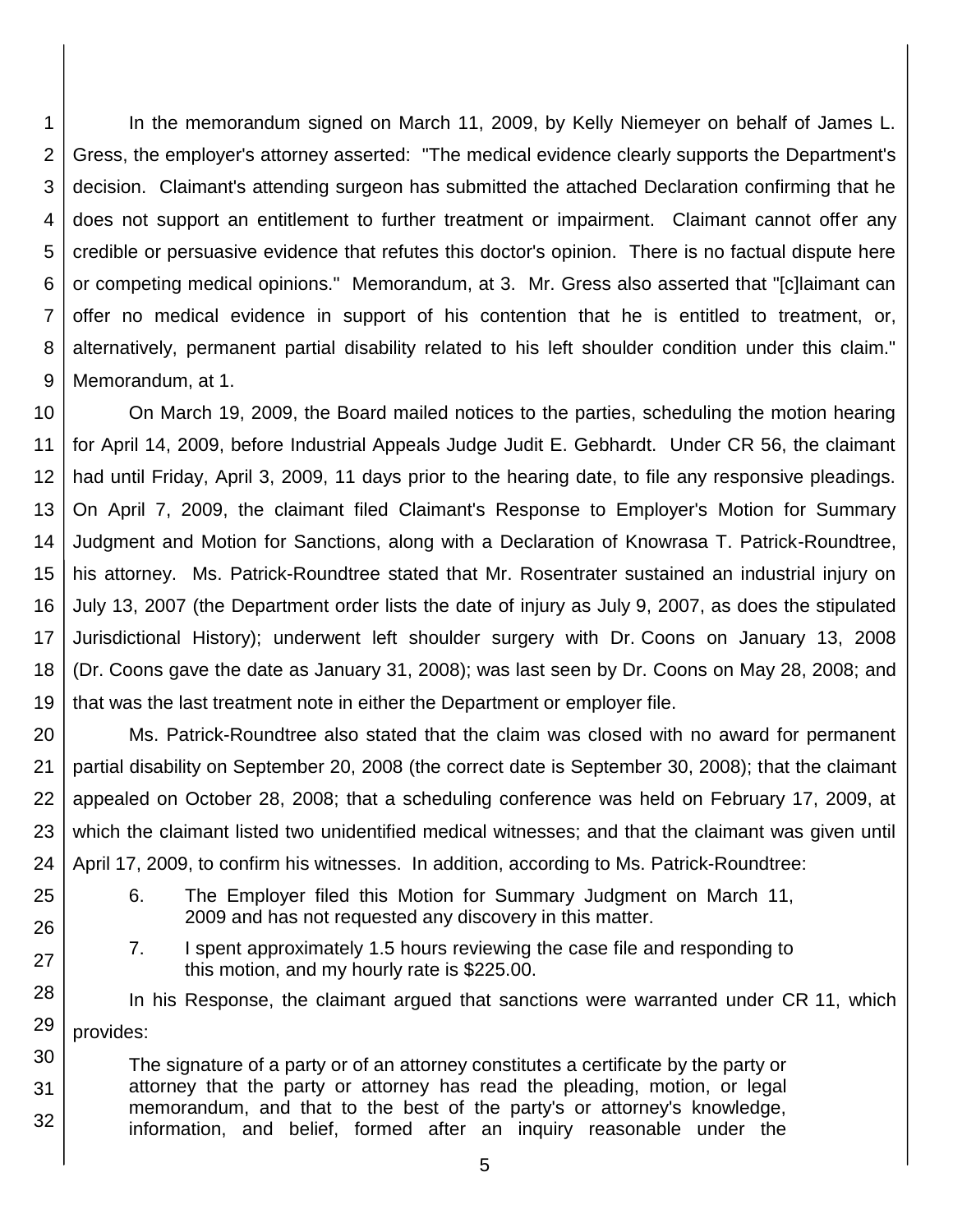circumstances: (1) it is well grounded in fact; (2) it is warranted by existing law or a good faith argument for the extension, modification, or reversal of existing law or the establishment of new law; (3) it is not interposed for any improper purpose, such as to harass or to cause unnecessary delay or needless increase in the cost of litigation; and (4) the denials of factual contentions are warranted on the evidence or, if specifically so identified, are reasonably based on a lack of information or belief.

The claimant noted that the "Employer has not requested discovery in this case" (Response at 2); the claimant had until April 17, 2009, to identify expert witnesses to support his appeal; and Mr. Rosentrater had "undergone an independent medical examination with a duly qualified neurologist, Arthur Ginsberg, M.D. Although a copy of the report has not been forwarded to the Employer, the Employer has not requested discovery to reasonably inquire as to the evidence held by the claimant to support his appeal." Response, at 2.

At the telephonic hearing on April 14, 2009, the claimant's attorney advised the industrial appeals judge that she had provided Mr. Gress with Dr. Ginsberg's report as well as an addendum. 4/14/09 Tr. at 6-7. She argued that Dr. Coons' declaration was inadequate because it did not address Mr. Rosentrater's condition as of the date of the order under appeal, September 30, 2008. The industrial appeals judge orally granted the motion for summary judgment, because the claimant had presented no declaration from a medical expert to counter Dr. Coons.

On April 16, 2009, the claimant's counsel sought interlocutory review under WAC 263-12-115(6), again arguing that the employer had not requested discovery and noting that she had sent a copy of Dr. Ginsberg's report to the employer on April 6, 2009, and a copy of an addendum on April 13, 2009. She pointed out that the employer's attorney had had those reports in his possession at the time of the hearing. Claimant's counsel asserted that she had requested a continuance to obtain Dr. Ginsberg's declaration. On April 20, 2009, the claimant filed a notice to take the deposition of Arthur H. Ginsberg, M.D.

The case then devolved into divergent views of whether Ms. Patrick-Roundtree had or had not asked for a continuance. The employer filed a Response to Claimant's Request for Interlocutory Review, asserting that "[d]uring the proceeding, claimant at no point in time argued for a continuance in order to obtain a declaration. It is speculative at this point in time whether claimant could in fact obtain a declaration from a physician within the field of specialty required for this particular condition that would constitute or raise a genuine issue of material fact." Response, at 1. Mr. Gress also noted that Ms. Patrick-Roundtree had "failed to point out the timing of those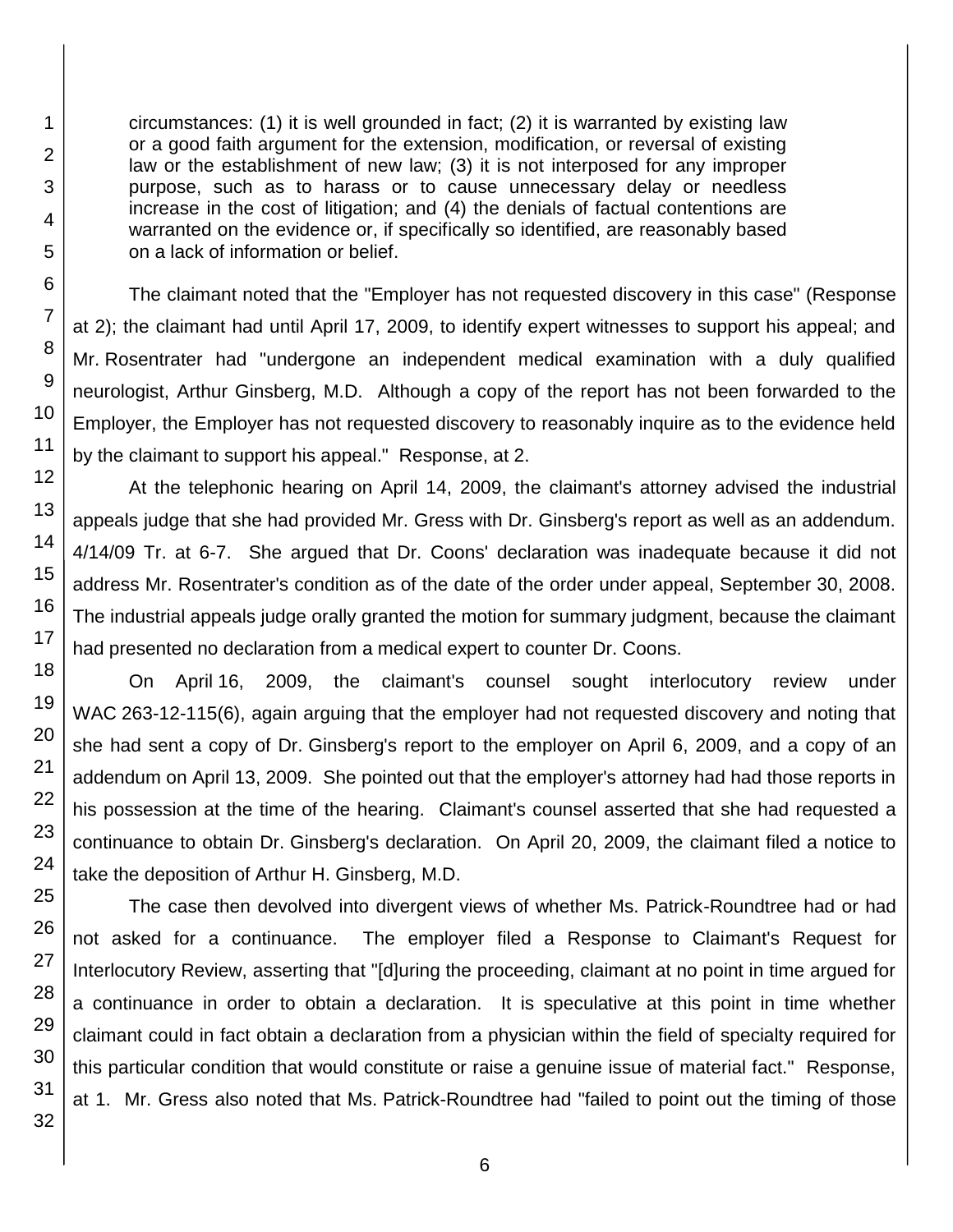1 2 reports and whether or not those reports were actually authored after the motion for summary judgment was filed in this case by the employer." Response, at 1-2.

3 4 5 6 7 The claimant filed a reply, in which claimant's counsel stated: "Employer argues that the Claimant did not request a continuance during oral arguments. However, this is untrue. Claimant indicated to Judge Gebhardt before going on the record, and while on the record, that Claimant would seek a declaration from the IME doctor if necessary." Reply, at 1. Ms. Patrick-Roundtree also pointed out that:

Further, the Employer argues that claimant could not obtain an opinion within the field of specialty necessary for the condition at issue. The claimant underwent an IME with a duly licensed physician, with a specialty in neurology. The Employer had a copy of the IME report during the time of oral arguments and is very well aware of the doctor's opinions and the date of the examination. . . [I]f there is a question of specialty, that goes to the weight not admission.

12 Reply, at 1-2.

8

9

10

11

30

31

32

13 14 15 16 On April 30, 2009, Assistant Chief Industrial Appeals Judge Lynn D. W. Hendrickson issued an Order Declining Review of Interlocutory Appeal in which she stated: "Judge Gebhardt's ruling granting summary judgment is dispositive of this appeal. A Proposed Decision and Order will be issued upon receipt of the April 14, 2009 transcript consistent with her ruling."

17 18 19 20 21 22 23 24 25 26 27 Due to Judge Gebhardt's retirement, the case was transferred to Industrial Appeals Judge Frank G. Rekasis on June 22, 2009. On July 1, 2009, he issued an Interlocutory Order Denying Self-Insured Employer's Motion for Summary Judgment and Denying Claimant's Motion for Sanctions. He concluded that the employer's motion was not frivolous or filed in bad faith, but that it was premature, since it had been filed prior to the completion of discovery. He indicated that the appeal would be assigned to a different hearings judge, for further proceedings. On July 6, 2009, the employer filed a request for interlocutory review. There does not appear to have been any order issued in response to that request. On August 13, 2009, the parties were advised by Chief Industrial Appeals Judge Janet R. Whitney that the case was being reassigned to Industrial Appeals Judge David K. Crossland and that he would "be writing the Proposed Decision and Order in this case."

28 29 The Proposed Decision and Order was issued on August 28, 2009. At the end of his analysis, Judge Crossland concluded:

Therefore, the self-insured employer's motion for summary judgment should be granted. This decision is consistent with Judge Gebhardt's previous oral ruling and consistent with Judge Hendrickson's denial of interlocutory review. I find that a reassigned industrial appeals judge under the circumstances of this appeal was to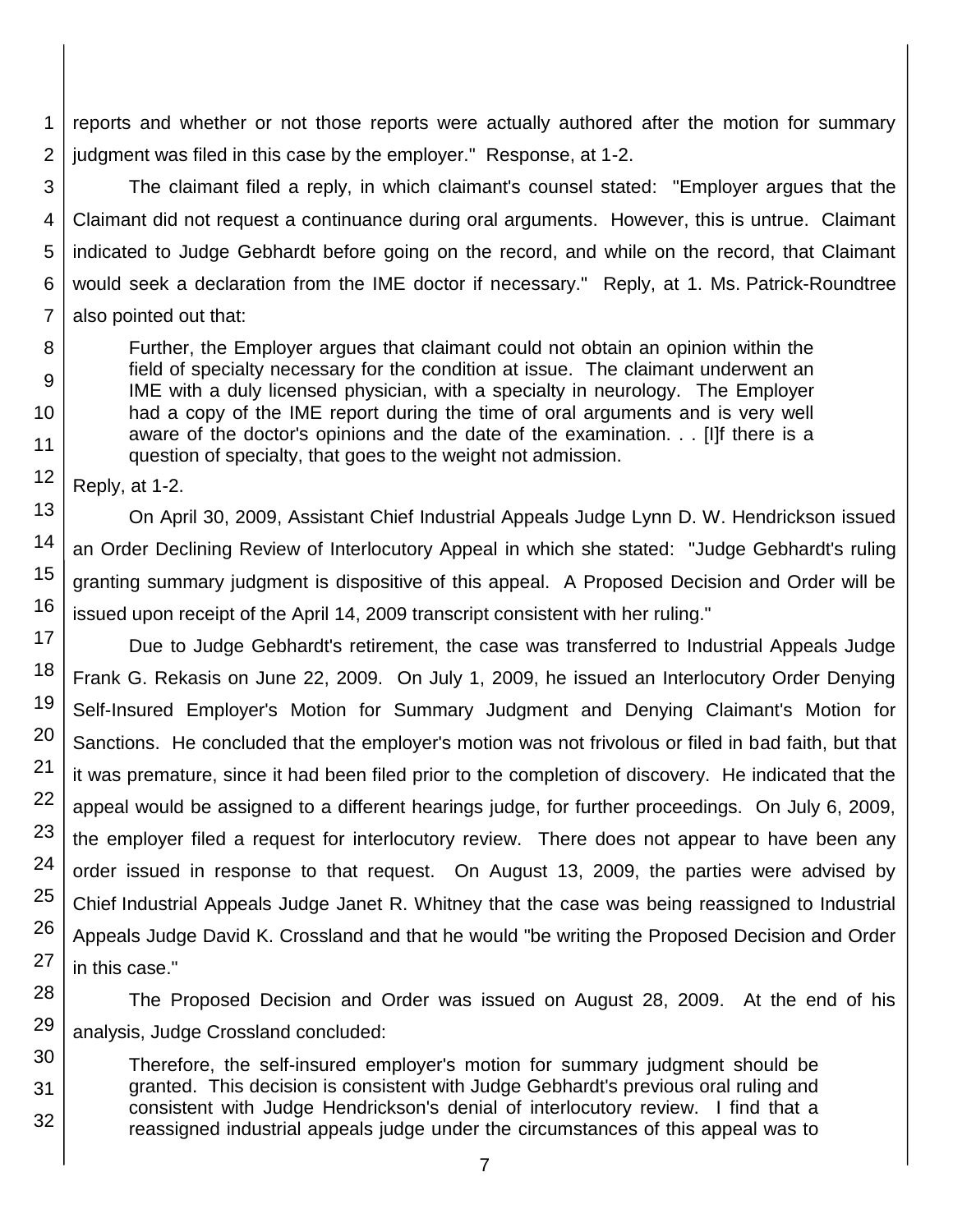stand in the shoes of Judge Gebhardt and write a Proposed Decision and Order that was consistent with Judge Gebhardt's oral ruling. The Department order dated September 30, 2008, is correct and should be affirmed.

Proposed Decision and Order, at 5-6.

The claimant has petitioned for review, renewing his contention that he requested a continuance, both on and off the record on April 14, 2009. Ms. Patrick-Roundtree contends that the court reporter was having difficulty hearing during the telephonic proceeding, as evidenced by dashes throughout the transcript. Petition for Review, at 4. As an example, the claimant points to the dash on page 6, at line 24 of the transcript. Ms. Patrick-Roundtree asserts:

Prior to going on the record for oral argument on the Employer's motion, claimant stated that a declaration could be obtained from his IME doctor. The Employer's attorney admitted to having a copy of the IME report. The judge asked the Employer's attorney whether he was willing to allow more time for the claimant to obtain a declaration from his IME doctor, of course he stated "no". However, the judge could have allowed claimant additional time without the Employer's consent.

Petition for Review, at 3-4.

In a Declaration attached to the Petition for Review, Ms. Patrick-Roundtree also avers that the claimant sent a copy of an independent medical examination report supporting his appeal to the employer on April 6, 2009, and an addendum on April 13, 2009. She states that, "on and off the record, I indicated that if a declaration was needed from our medical expert, it could be obtained if given more time. During the oral argument, the court reporter indicated that she was having a difficult time hearing me, and she had to adjust her seating." Petition for Review, at 8.

**DISCUSSION:** As we have already said, regardless of what happened on April 14, 2009, the claimant failed to file a written request for a continuance with accompanying affidavit establishing good cause, as required by CR 56(f). Nonetheless, once apprised that the claimant had medical evidence to support his appeal, the industrial appeals judge could have continued the matter on her own motion. In that respect, this case is different from *Stouffer*, where the non-movant employer failed to file a motion for continuance, and never asserted that it had or was seeking medical evidence in support of its appeal.

In his Petition for Review, the claimant also argues that he should not be put to the expense of obtaining an affidavit from his medical witness. However, if he was required to file such an affidavit, the fact that it would cost additional money to do is no excuse for failing to comply with CR 56.

With respect to the accuracy of the April 14, 2009 record, the presence of dashes in the transcript does not necessarily indicate that material is missing. A dash may denote a pause in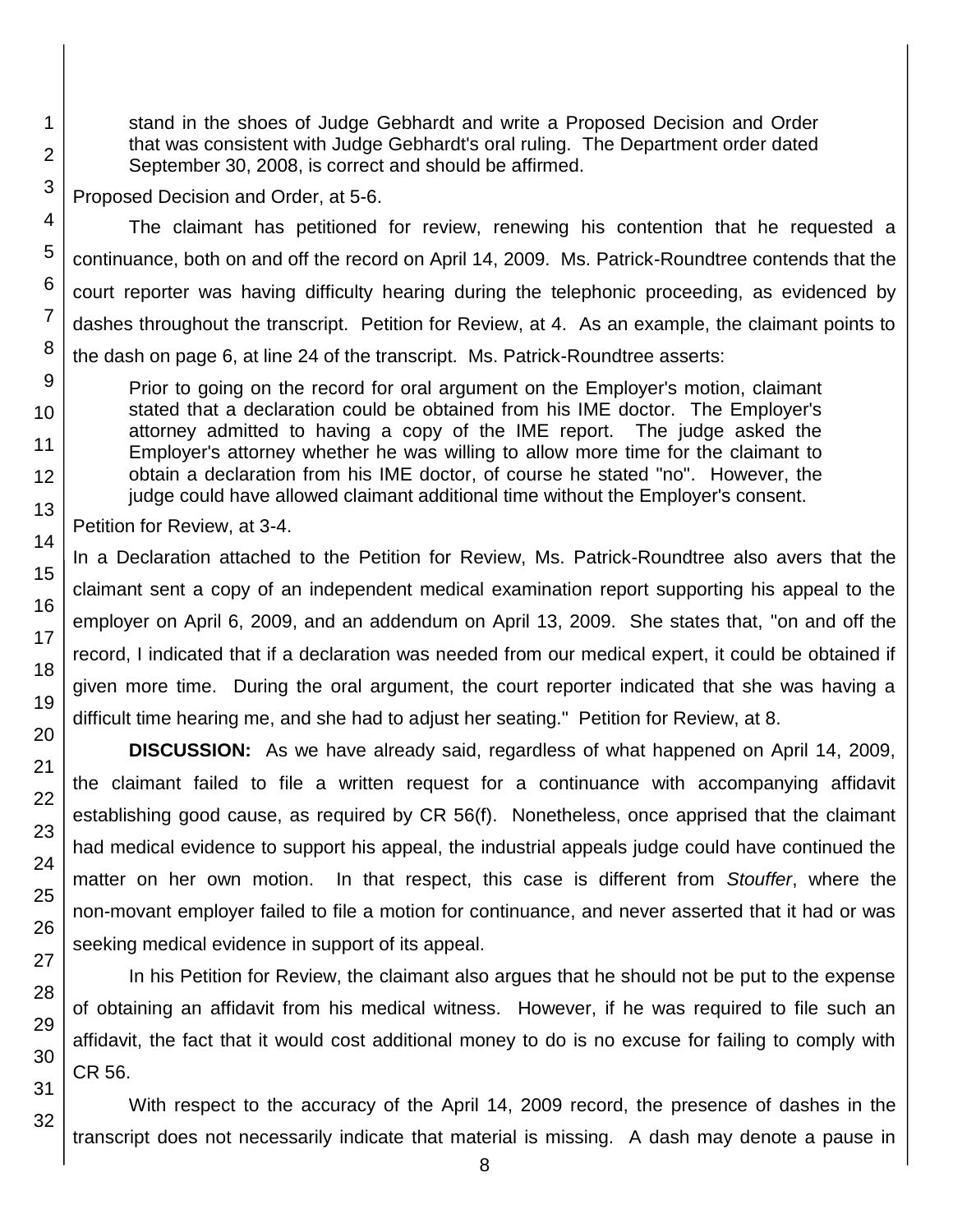1 2 speaking. If Ms. Patrick-Roundtree believed the transcript was inaccurate, the proper procedure was to file a motion to correct it. *In re Cascade Utilities, Inc.*, BIIA Dec. 04 W1392 (2006), at 7.

3 4 5 Finally, the claimant renews his argument that Dr. Coons' declaration is deficient, because the doctor does not "tell us Mr. Rosentrater's status as of the closing date." Petition for Review, at 5. That argument has merit.

6 7 8 9 10 11 12 13 14 **Is an attorney permitted to file his or her own affidavit or declaration in opposition to a motion for summary judgment?** However, before addressing that question, we must address a new issue raised in the Employer's Response to Claimant's Petition for Review, filed on October 16, 2009. Mr. Gress now argues that, under RPC 3.7 and *In re Kenneth Barber*, BIIA Dec. 87 0334 (1988), the claimant's attorney should not have placed herself in the position of being a witness by filing her own declaration in support of the claimant's opposition to the Motion for Summary Judgment. Response, at 6, 9. This is the first time this issue has been raised, and the employer has never moved to strike the declaration. Furthermore, Mr. Gress's statement of the law is incorrect.

15 16 17 18 19 20 21 22 23 *Barber* did not involve a motion for summary judgment. It involved the claimant's attorney testifying at hearing about critical disputed issues regarding a third-party settlement. The Department objected to the presentation of that testimony, and the Board struck it under RPC 3.7. In the current case, the claimant's attorney submitted her own declaration in opposition to summary judgment. In that context, the Supreme Court has noted that "an attorney's affidavit is entitled to the same consideration as any other affidavit based upon personal knowledge if the affidavit is based upon the attorney's own knowledge of the facts set forth therein." *Wilson v. Steinbach*, 98 Wn.2d 434, 438 (1982), relying on *Meadows v. Grant's Auto Brokers, Inc.*, 71 Wn.2d 874, 880 (1967).

24 25 26 27 28 29 30 31 32 *Meadows* involved a wrongful death action against Tyler Williamson and Arnold's Auto Wrecking and Repairing, which was managed by Arnold Timm. The plaintiff alleged that the company was vicariously liable for Mr. Williamson's actions. The defendants moved for summary judgment. In response, the plaintiff filed two affidavits executed by her attorney, detailing statements the attorney asserted had been made by Mr. Williamson and Mr. Timm. The defendants argued that "the affidavits of plaintiff's attorney are composed of reiterations of unsworn and/or uncertified hearsay statements concerning which he could not, either with propriety or in conformity with rules of evidence, testify to at the time of trial." *Meadows*, 71 Wn.2d at 879. The Court disagreed, explaining: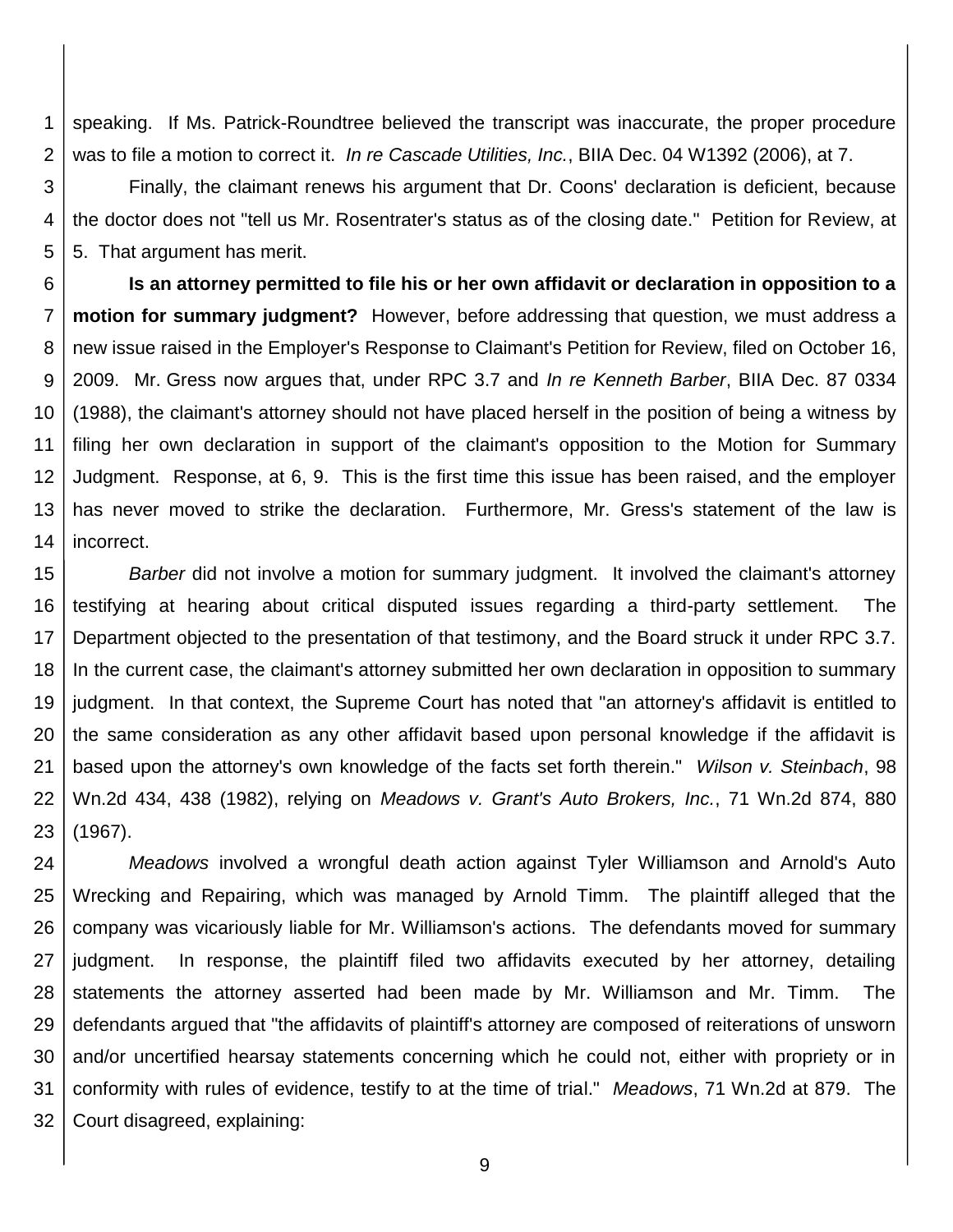We have held, as do many courts, that an attorney's verification of pleadings . . . when based upon hearsay or upon information and belief is insufficient to render such pleadings available for consideration under RPPP 56(e) [current CR 56]. [Citations omitted] The same approach is, and should be, applied to an attorney's affidavit based upon information short of testimonial knowledge. [Citations omitted] This is not to say, however, that an attorney is disqualified from making an affidavit based upon his personal knowledge of the facts set forth. Unwise or impractical though it otherwise might be for an attorney of record in a case to make an affidavit in support of his client's cause in a summary judgment proceeding, such an affidavit is entitled to the same consideration as that of any other affidavit based upon testimonial knowledge. [Citation omitted]

In the instant case, plaintiff's counsel averred he was present and heard the statements he asserts were made by Tyler Williamson and Arnold Timm during their respective interviews. Under appropriate circumstances plaintiff's counsel could so testify. What the circumstances might be which would give rise to the necessity or the admissibility of such testimony would depend, in a large measure, upon the course of the trial and the foundation thereby erected. In any event, the requisite testimonial knowledge was evidenced by the pertinent affidavits, and the admissible content thereof was entitled to consideration in the summary judgment proceeding. [Citation omitted]

*Meadows*, 71 Wn.2d at 880.

The court went on to find that the attorney's affidavits successfully countered the defendants' showing and reversed the trial court's grant of summary judgment.

Based on *Meadows*, Ms. Patrick-Roundtree was not precluded from filing her own declaration in opposition to the employer's Motion for Summary Judgment. The relevant question is whether each of her statements was based on personal knowledge of the facts set forth therein, or based on the less stringent standard of information and belief. Her declarations regarding particular facts are admissible, so long as she has testimonial knowledge with respect to those facts. As the claimant's attorney, Ms. Patrick-Roundtree has such knowledge with respect to the procedural matters addressed in paragraphs 1, 4, 5, 6, and 7 of her Declaration. On the other hand, most of paragraphs 2 and 3, regarding the industrial injury and treatment received, are based on information and belief, not testimonial knowledge.

**Sufficiency of Dr. Coons' Declaration:** Ultimately, however, the contents of the claimant's attorney's declarations, both the one attached to the Petition for Review and the one attached to the Claimant's Response to Employer's Motion for Summary Judgment and Motion for Sanctions, are not of much consequence, except for the question of whether sanctions should be imposed on the employer's attorney. In addressing the employer's Motion for Summary Judgment, the initial focus

1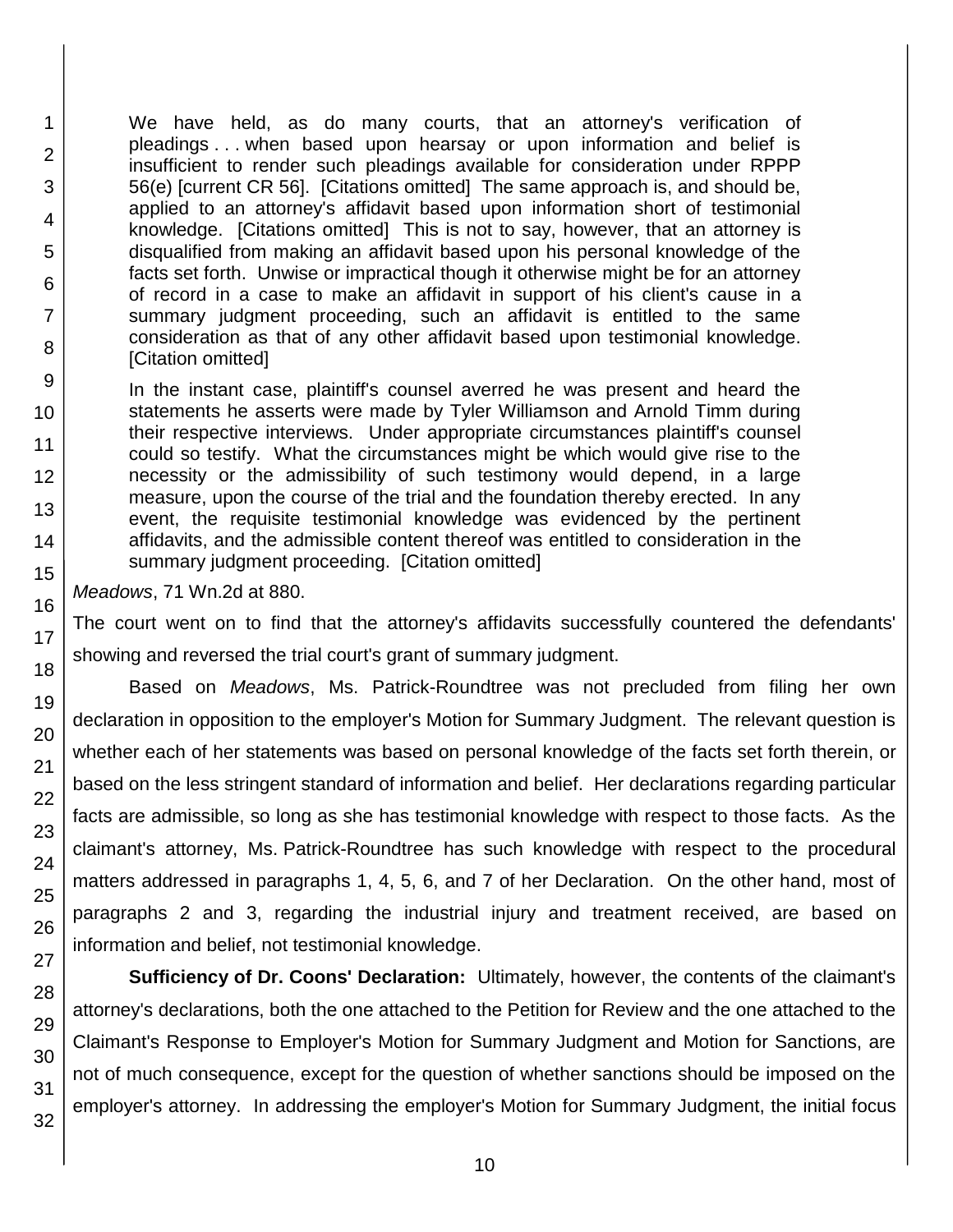1 2 must be on the movant employer, not the non-movant claimant. Any failures of the latter become important only if the employer has first satisfied the requirements of CR 56.

3 4 5 6 7 8 9 10 11 12 13 14 15 The sole evidentiary facts presented by the employer in support of its Motion for Summary Judgment are contained in Dr. Coons' declaration. The threshold question is whether that declaration, viewed in the light most favorable to the non-movant claimant, establishes that there is no genuine issue as to any material fact. *Wilson v. Steinbach*, 98 Wn.2d 434, 437 (1982). One way to test whether the employer has satisfied that standard is to add the phrase "a fact about which there is no dispute" after each of the proposed findings of fact. It is immediately apparent that the employer has failed to show there is no dispute about the claimant's status as of the September 30, 2008 closing date, just as the claimant says. See, proposed Findings of Fact Nos. 3 and 4. The employer failed to present any evidence regarding that critical date. Furthermore, Dr. Coons' declaration is wholly inadequate under *Hash*, because it contains conclusory opinions, without the requisite supporting facts to show the basis for those opinions. The claimant was therefore not required to file any opposing declaration from a medical expert. The employer's Motion for Summary Judgment should be denied.

16 17 18 19 20 21 **Sanctions:** The claimant requested sanctions under CR 11 at the outset, because the employer alleged that Mr. Rosentrater had no medical evidence to support his appeal, without first asking the claimant what evidence he had, under the rules of discovery. The employer has now requested sanctions under CR 11 in its Response to the Petition for Review, asserting that all of the claimant's contentions are frivolous. As evidenced by the foregoing discussion, we disagree. Therefore, no sanctions are warranted against the claimant or his attorney on that basis.

22 23 24 25 26 27 28 29 30 31 32 On the other hand, the employer's attorney has not denied the claimant's contention that he filed the Motion for Summary Judgment without first engaging in discovery to determine whether the claimant had any medical evidence in support of his appeal. The employer's attorney asserted: "Claimant cannot offer any credible or persuasive evidence that refutes [Dr. Coons'] opinion." Memorandum in Support of Motion for Summary Judgment, at 3. According to the employer's attorney: "Claimant can offer no medical evidence in support of his contention that he is entitled to treatment, or, alternatively, permanent partial disability related to his left shoulder condition under this claim." Memorandum in Support of Motion for Summary Judgment, at 1. The record does not reveal the basis for these assertions. Thus, CR 11 sanctions may be warranted against the employer's attorney for failure to make "an inquiry reasonable under the circumstances" to determine if his assertion that Mr. Rosentrater had no medical evidence to support his appeal was